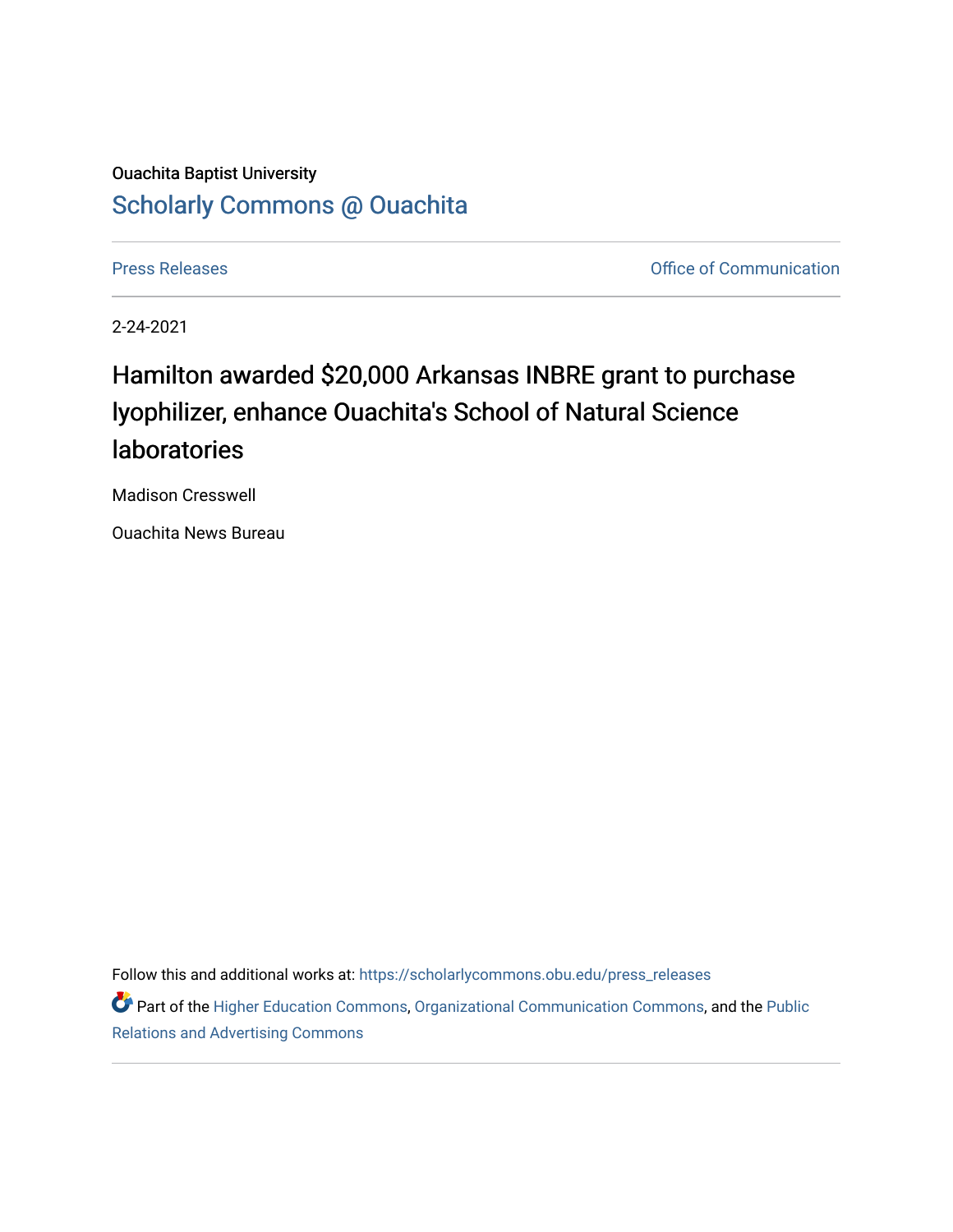

For immediate release

**Hamilton awarded \$20,000 Arkansas INBRE grant to purchase lyophilizer, enhance Ouachita's School of Natural Science laboratories**



*By Madison Cresswell* February 24, 2021 For more information, contact OBU's news bureau at [newsbureau@obu.edu](mailto:newsbureau@obu.edu) or (870) 245-5206

ARKADELPHIA, Ark – Ouachita Baptist University's Dr. Sharon Hamilton, assistant professor of chemistry, has been awarded \$20,000 in funding by Arkansas IDeA Network of Biomedical Research Excellence (INBRE) to purchase a lyophilizer freeze-dryer, an instrument used to remove aqueous solvents in industry and research. The instrument will be used to enhance both course-based undergraduate research and independent research projects in Ouachita's Patterson School of Natural Sciences as well as Henderson State University's Ellis College of Arts and Sciences.

"Having freeze drying equipment provides students with expanded laboratory experiences not typically available to undergraduates at private liberal arts schools," Hamilton said. "The lyophilizer will be used to expand laboratory procedures for chemistry and biology classes offered at Ouachita and Henderson State University.

"It should be noted that since lyophilizing is a common technique used to remove aqueous solvents in industry and research, exposure to this *Picture 1* Dr. Sharon Hamilton